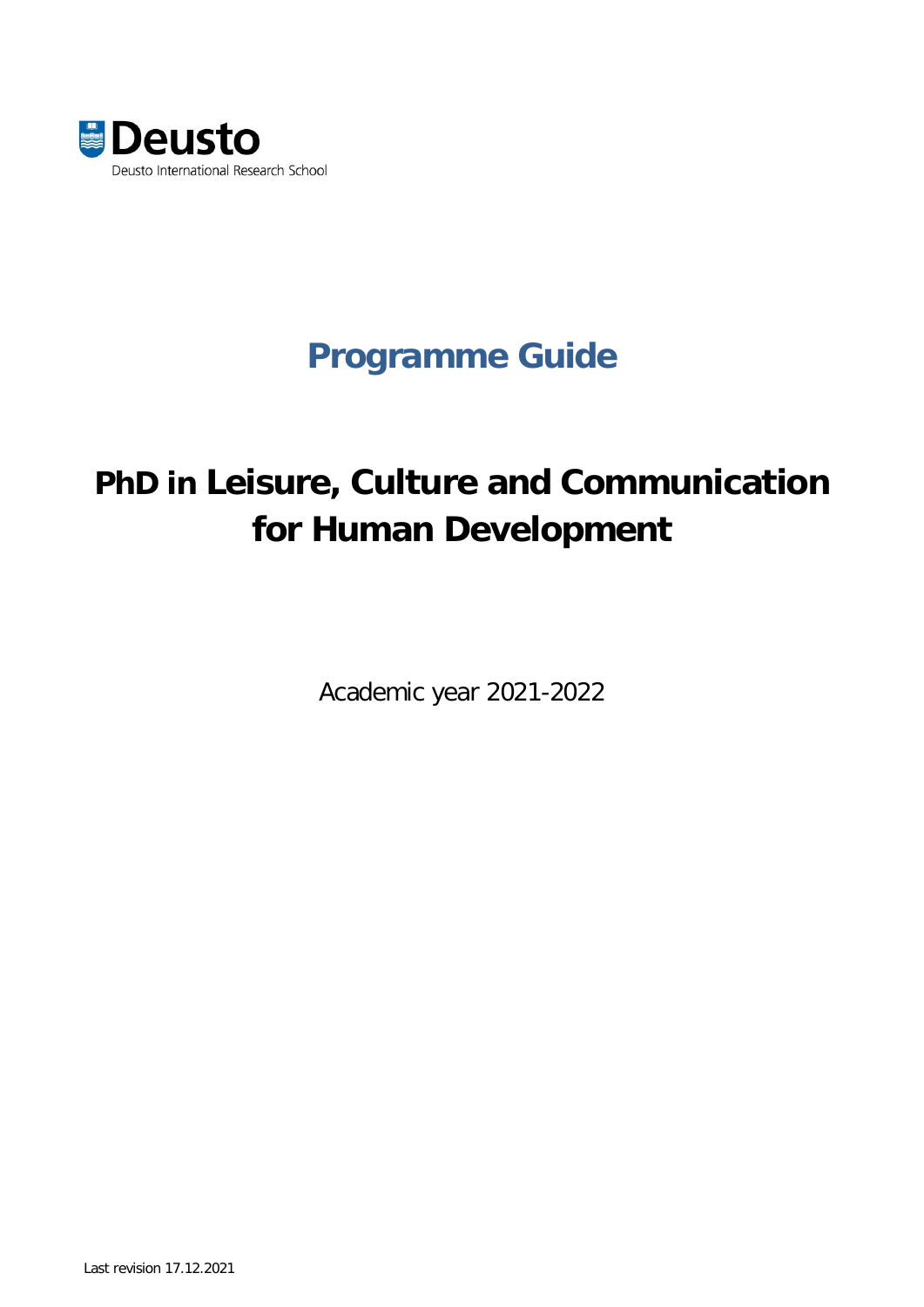#### **Introduction**

This guide describes the training and research activities that PhD students must undertake during the 2021-2022 academic year. It also includes information regarding compulsory activities per year and information about registration and other information related to courses and seminars.

For further information and access to all the pertaining documents of the programme, as well as the regulations, please check the PhD Site: [http://doctorado-phd.deusto.es](http://doctorado-phd.deusto.es/)

# **Contents**

<span id="page-1-0"></span>

| 2. General rules of the PhD programmes for the selection of training activities 3 |  |
|-----------------------------------------------------------------------------------|--|
|                                                                                   |  |
|                                                                                   |  |
|                                                                                   |  |
|                                                                                   |  |
|                                                                                   |  |
|                                                                                   |  |
|                                                                                   |  |
|                                                                                   |  |
|                                                                                   |  |
|                                                                                   |  |
|                                                                                   |  |
|                                                                                   |  |
|                                                                                   |  |
|                                                                                   |  |
|                                                                                   |  |
|                                                                                   |  |
|                                                                                   |  |
|                                                                                   |  |
|                                                                                   |  |
|                                                                                   |  |
|                                                                                   |  |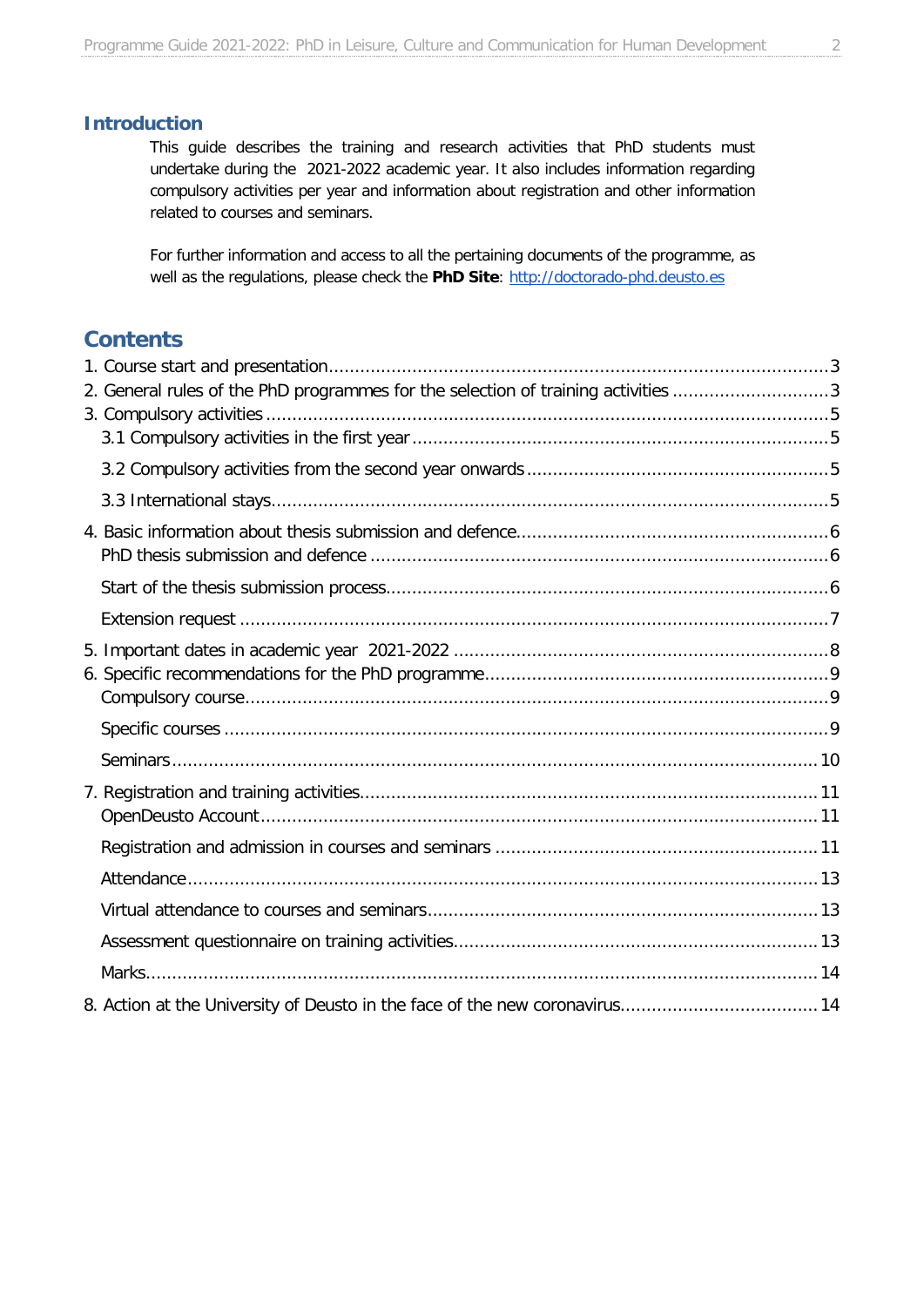# **1. Course start and presentation**

Welcome and presentation for all doctoral programmes:

Bilbao Campus: Wednesday, September 29, 2021

- General presentation: 16:00
- Presentation of programmes: 17:00

#### <span id="page-2-0"></span>**2. General rules of the PhD programmes for the selection of training activities**

#### **2.1 First year courses**

**Full-time** first-year students must complete the "Research Ethics" course. They are advised to take two additional courses (preferably courses recommended for their particular programmes). Students can optionally enrol in an additional course. Maximum: Research Ethics course + 3 other courses

Part-time first-year students must complete the "Research Ethics" course. They are advised to take an additional (preferably, a course recommended for their particular programmes). Students can optionally enrol in an additional course.

#### **2.2 Second and third year courses**

It is recommended that full-time second and third year students complete two courses (preferably courses recommended for their programme, if applicable). Students may choose the option of enrolling in two additional courses per year.

In the case of part-time second and third year students, it is recommended that they complete one course (preferably a course recommended for their programme, if applicable). Students can optionally enrol in an additional course.

**Important:** All students are required to complete a total of **6 training courses** in addition to the Research Ethics course during their research training.

#### **2.3 Seminars**

Full-time students attend three seminars per year and present their work in one of them. Part-time students attend two seminars and present their work in one of them.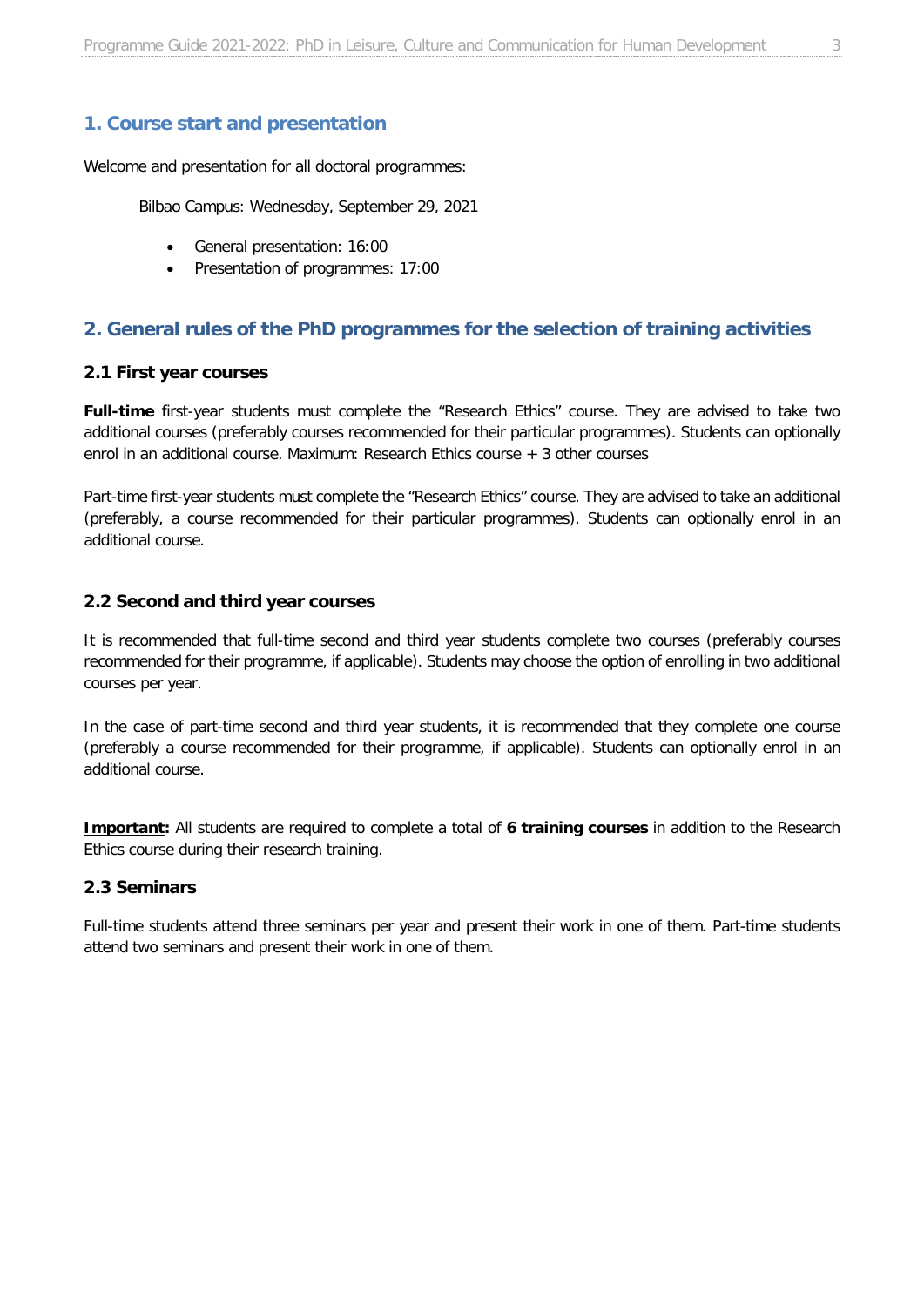# **2.4 Summary table:**

| <b>YEARS</b>         | <b>Full time</b>       | <b>Part time</b>                                             |  |
|----------------------|------------------------|--------------------------------------------------------------|--|
|                      | Research Ethics course | Research Ethics course                                       |  |
| 1 <sup>st</sup> year | ÷                      | ÷                                                            |  |
|                      | Minimum: 2 courses     | Minimum: 1 course                                            |  |
|                      | Maximum: 3 courses     | Maximum: 2 courses                                           |  |
| 2 <sup>nd</sup> year | Minimum: 2 courses     | Minimum: 1 course                                            |  |
| onwards              | Maximum: 4 courses     | Maximum: 2 courses                                           |  |
| Total                |                        | At least 6 courses in addition to the Research Ethics course |  |

| <b>SEMINARS</b> | <b>Full time</b>                                 | <b>Part time</b>                                 |
|-----------------|--------------------------------------------------|--------------------------------------------------|
| Each year       | 3 seminars with a presentation<br>in one of them | 2 seminars with a presentation in<br>one of them |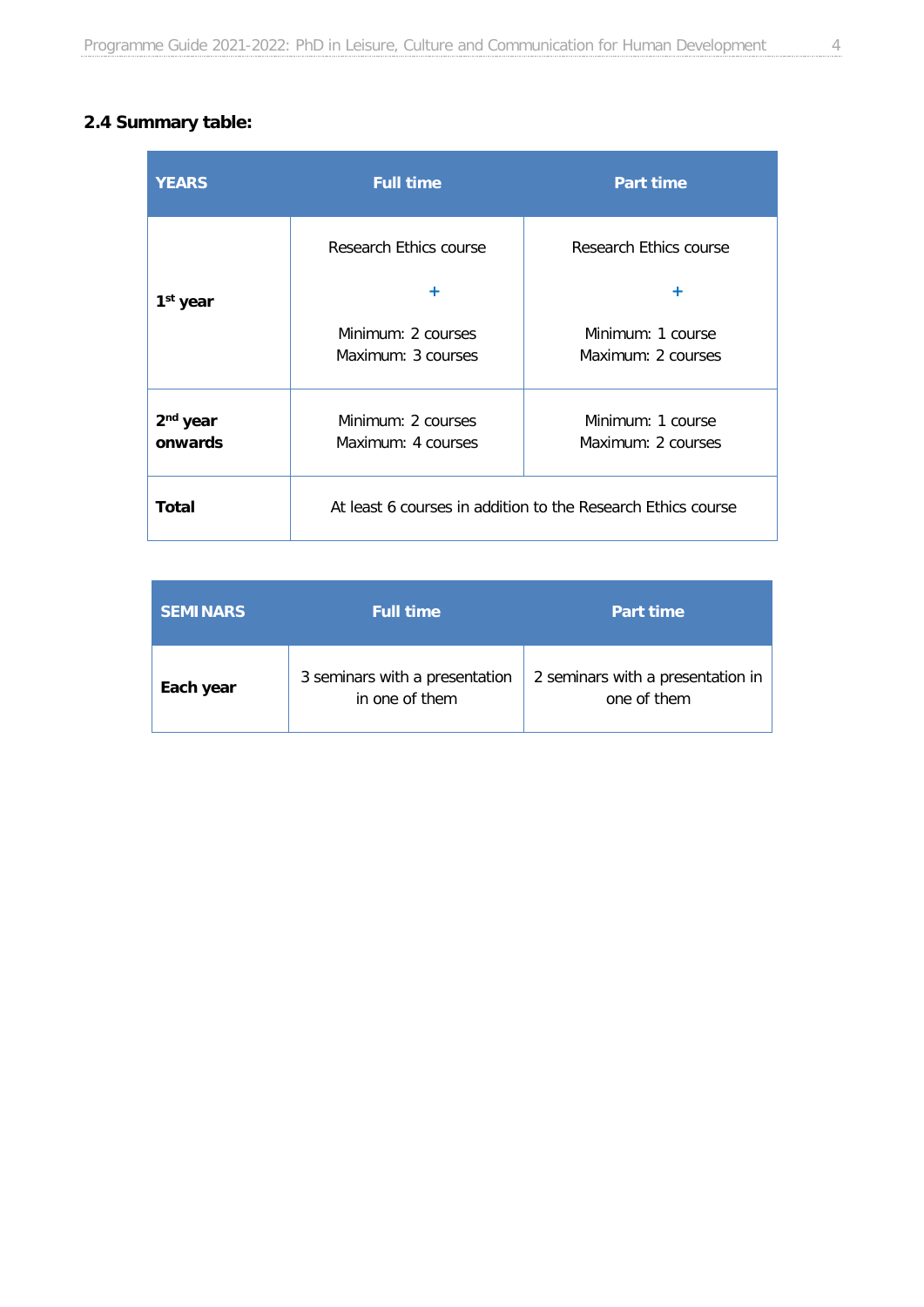# <span id="page-4-0"></span>**3. Compulsory activities**

#### <span id="page-4-1"></span>**3.1 Compulsory activities in the first year**

#### **Presentation of research plans**

During the first year, the [research plan](https://drive.google.com/file/d/0B84HmEpi2vZWT2lUbmpwWTAwQ00/view?resourcekey=0-8HskCiQMqrMTJ1ftBhc3wQ) must be presented and defended. To do this, there are two calls. A first call in May and a second (extraordinary) call in January for those PhD candidates whose research plan was deemed unsuitable.

#### **First call:**

- Deadline for the submission of the research plan: 24 May 2022
- Defence of the research plan: between 6 and 17 June 2022

#### **Second call (academic year 21-22):**

- Deadline for the submission of the research plan: 9 January 2023
- Defence of the research plan: between 16 and 20 January 2023

#### **Thesis registration**

PhD students must apply to register the thesis at the General Secretariat within one month following the approval of their first research proposal by the Academic Committee. The registration is processed in the General Secretariat in the period they indicate.

#### <span id="page-4-2"></span>**3.2 Compulsory activities from the second year onwards**

#### **Progress reports**

PhD supervisors must issue a progress report at the end of each semester:

- Date of the 1st progress report: 10 January 2022
- Date of the 2nd progress report: 7 June 2022

#### <span id="page-4-3"></span>**3.3 International stays**

If a PhD candidate foresees a mobility abroad they must get their supervisor's approval and take it into account in their formative itinerary. All mobilities must be approved by the Academic Committee of the Program[1](#page-4-4).

<span id="page-4-4"></span><sup>&</sup>lt;sup>1</sup> Please see the information related to the [international mention and outgoing mobility.](https://sites.google.com/a/deusto.es/doctorado-phd/general-information#TOC-Internationalization)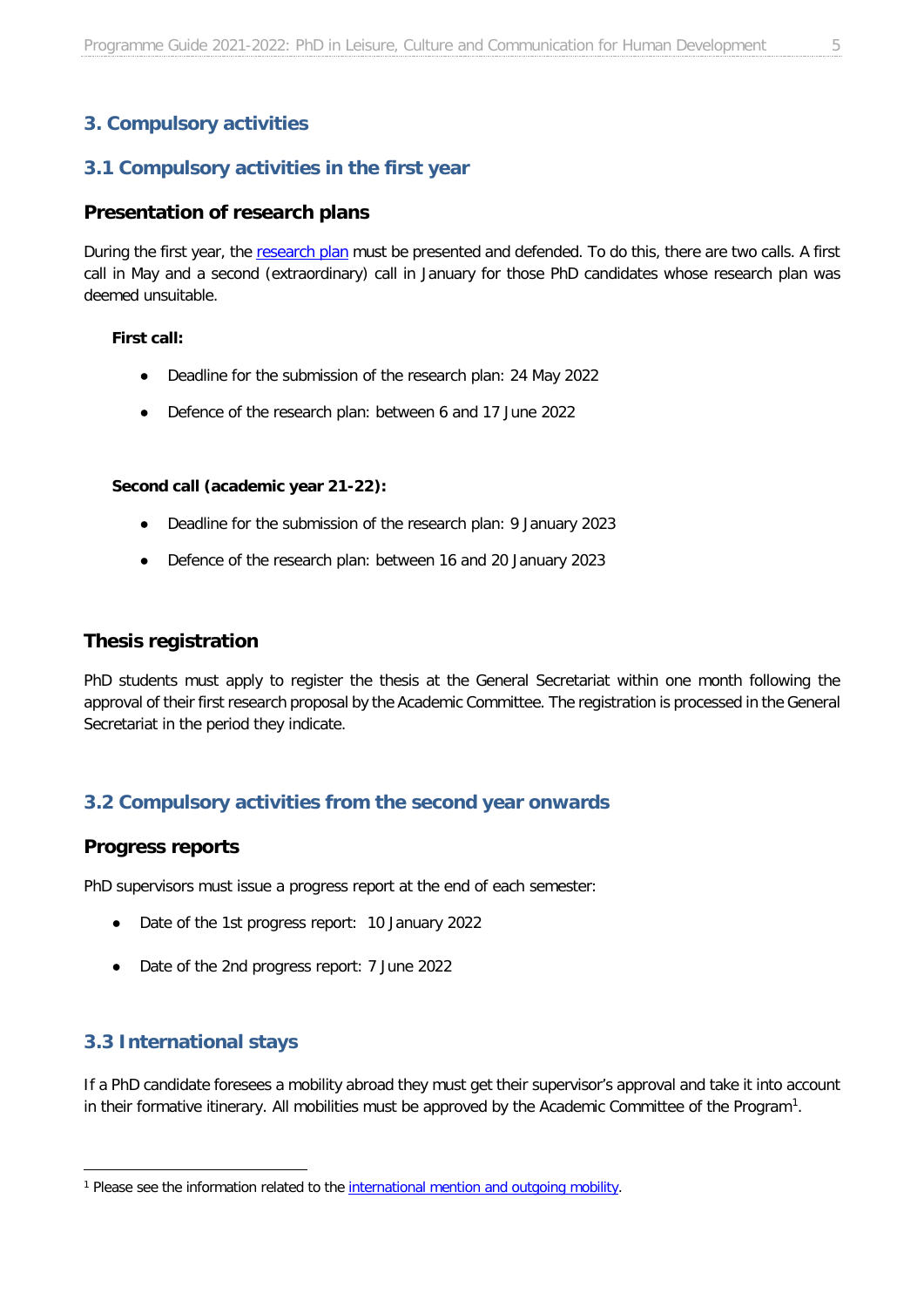# <span id="page-5-0"></span>**4. Basic information about thesis submission and defence**

#### <span id="page-5-1"></span>**PhD thesis submission and defence**

According to current regulations, full-time PhD students have a maximum of three years to submit their PhD thesis, starting from the date they are admitted to the programme until they submit their thesis. In the case of part-time PhD students the maximum duration is five years.

In addition to meeting all the requirements related to training activities, PhD students must comply with the following activities in order to proceed with the submission of the PhD thesis:

| <b>ACTIVITY</b>                                                 | <b>When</b>                                               | <b>Requirements</b>                                                                                                                                  |
|-----------------------------------------------------------------|-----------------------------------------------------------|------------------------------------------------------------------------------------------------------------------------------------------------------|
| Presentation of a paper in a<br>conference                      | After having completed the first<br>year of studies       | At least one                                                                                                                                         |
| Publication of an article in an<br>indexed journal <sup>2</sup> | After having completed the first<br>year of studies       | At least one                                                                                                                                         |
| Training actions for gaining<br>international experience        | Preferably in the 2 <sup>nd</sup> or 3 <sup>rd</sup> year | Preferably, a stay at foreign<br>research centres. If there are no<br>stays abroad, internationalisation<br>should be ensured with other<br>actions. |

#### <span id="page-5-2"></span>**Start of the thesis submission process**

Once the PhD student has finished the thesis and fulfilled the requirements mentioned above and has also received the approval of the thesis supervisor, they can request the Academic Committee the review of the PhD student's transcript and the final evaluation in GAUDe. In the following month the PhD student can submit the thesis at the General Secretariat. If the PhD thesis is eligible for the International mention, the Industrial Mention or the International Co-supervision the relevant documentation will be also be submitted. The PhD site includes extended information regarding the submission and defence of the PhD thesis together with the relevant forms

Once the doctoral thesis has been completed, and with the approval of the thesis supervisor(s), the doctoral student will request the Academic Committee to proceed to the final evaluation of the training activities carried out during the current academic year. After verifying that all the training requirements have been fulfilled, the student will proceed to sign the qualification report, with an overall evaluation of "Pass".

In the month following the signing of the report, the doctoral student will request the thesis deposit at the General Secretariat. If the candidate is going to request the international mention, the industrial doctorate or an international co-supervision, the pertinent documentation must be attached. The doctoral site includes further information on the deposit and defense of the thesis along with the necessary forms<sup>3</sup>.

<span id="page-5-3"></span><sup>&</sup>lt;sup>2</sup> Please see the Guidelines for the standardisation of authors' names and affiliations in scientific publications at the [University of Deusto](https://drive.google.com/file/d/0B84HmEpi2vZWUkpFbmxPZnZlMnc/view?usp=sharing)

<span id="page-5-4"></span><sup>3</sup> Please see [https://sites.google.com/a/deusto.es/doctorado-phd/general-information#TOC-Thesis-deposit-and-defense.](https://sites.google.com/a/deusto.es/doctorado-phd/general-information#TOC-Thesis-deposit-and-defense)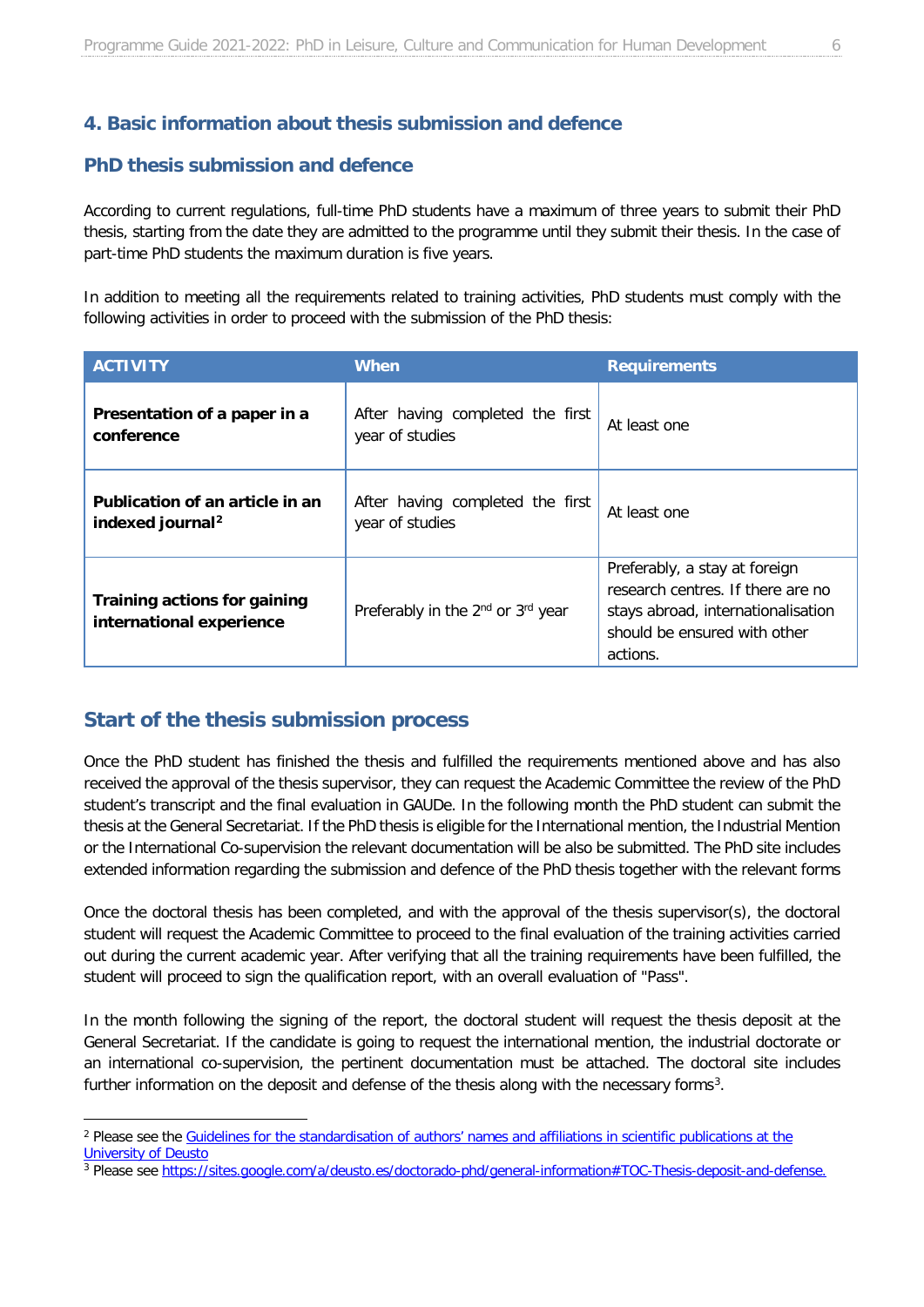# <span id="page-6-0"></span>**Extension request**

-

The duration of doctoral studies will be a maximum of three years full-time, from the first enrolment of the doctoral student in the programme to the submission of the doctoral thesis deposit request, and five years in the case of the part-time study mode.

If, once the above maximum period has elapsed, the application for thesis deposit has not been submitted, the academic committee of the programme, at the doctoral student's request, may authorise the extension of this period for one more year in full-time programmes. Exceptionally, it could be extended for another additional year under the terms set out in the corresponding doctoral programme. In the case of part-time programmes, the extension may be authorised for two more years, which, on an exceptional basis, could also be extended for an additional year.

Extension requests must be submitted duly reasoned to the General Secretariat, at least one month before the end of the deadline. Decisions shall be made by the academic committee of the corresponding doctoral programme.

For the purposes of calculating the amount of time actually spent, time spent due to illness or any other cause provided for in current legislation, or temporary absences, will not be taken into account.

[The Academic Regulations for Doctoral Studies at the University of Deusto](https://drive.google.com/file/d/1-E0EfGz63qGY0Ni80iv89s4IGRfV2Ofc/view) (BOUD 74) includes the current regulations on the deposit, evaluation and defense of doctoral theses in articles 19 to 27. https://bit.ly/3kldk2J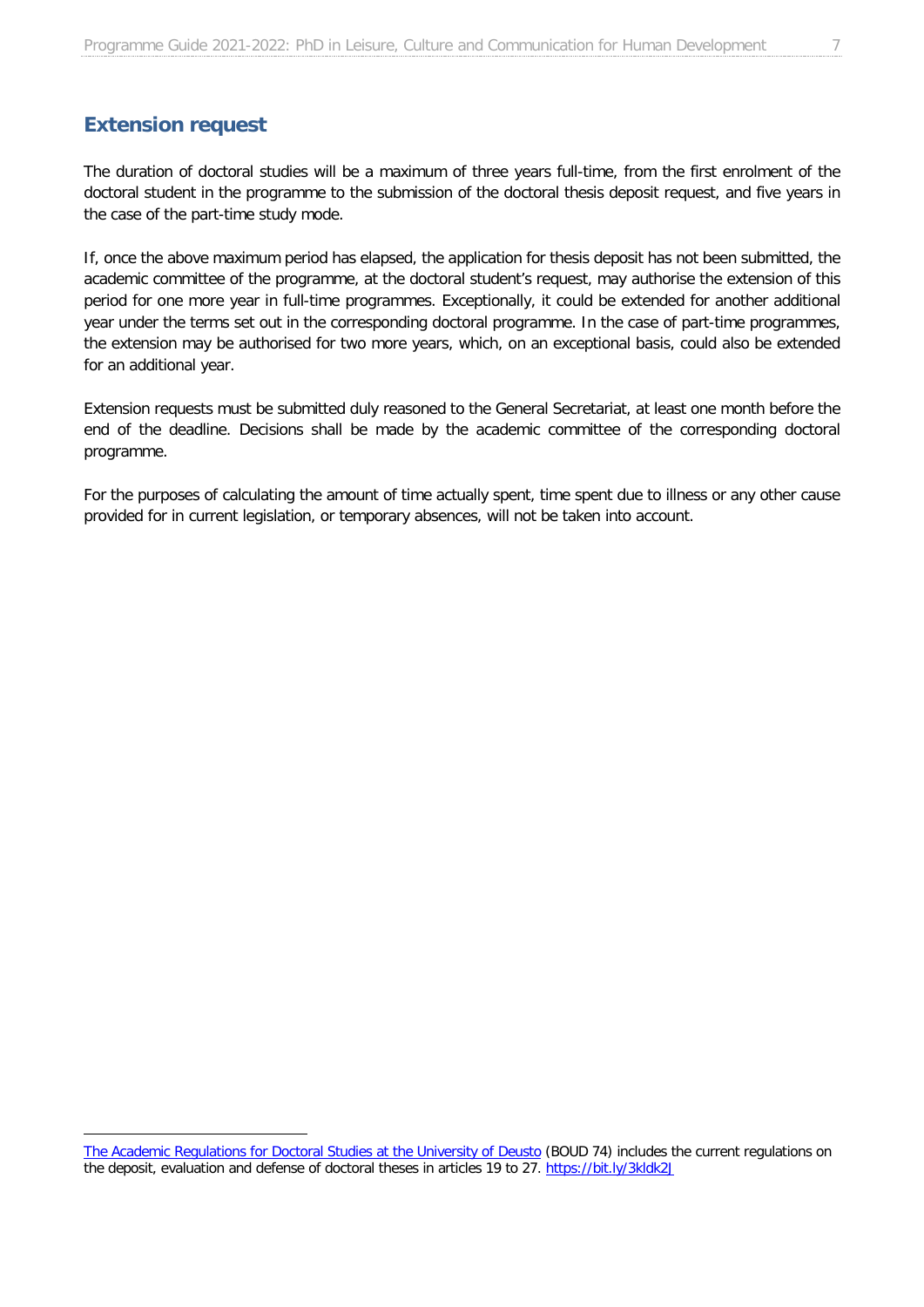# <span id="page-7-0"></span>**5. Important dates in academic year 2021-2022**

| PHD<br><b>CANDIDATES</b> | <b>PROCESS</b>                                         | <b>ACTIVITY</b>                                                                                                                                                                                                                                                                                           | <b>DATES</b>                                                                                         |
|--------------------------|--------------------------------------------------------|-----------------------------------------------------------------------------------------------------------------------------------------------------------------------------------------------------------------------------------------------------------------------------------------------------------|------------------------------------------------------------------------------------------------------|
| All                      | Registration                                           | First-year students: From 29<br>Registration for DIRS' courses and<br>September until 4 October 2021<br>seminars: registration of activities in<br>Gaude, acceptance of directors or<br>2nd year students onwards: from<br>tutors and sending an email to DIRS<br>15 September until 21<br>September 2021 |                                                                                                      |
| First-year               | <b>Welcome and</b><br>presentation                     | Wednesday 29 September 2021<br><b>Bilbao Campus</b><br>16:00 General presentation<br>17:00 Programme presentation                                                                                                                                                                                         |                                                                                                      |
| First-year               | <b>Assignment of</b><br>doctoral thesis<br>supervisors | Submission of documents to the<br>Programme's Academic Committee<br>(PAC)                                                                                                                                                                                                                                 | Max. 22 October 2021 for<br>students registered in July<br>Max. 17 December 2021 for all<br>students |
| 2nd year<br>onwards      | <b>Progress Report</b>                                 | Directors submit the first Progress<br>Report to the Programme's<br>Academic Committee                                                                                                                                                                                                                    | 10 January 2022                                                                                      |
|                          | <b>Research Plan</b>                                   | Submission of the Research Plan to<br>the Programme's Academic<br>Committee                                                                                                                                                                                                                               | 24 May 2022                                                                                          |
| First-year               |                                                        | Defence of the Research Plan                                                                                                                                                                                                                                                                              | Between 6 and 17 June 2022                                                                           |
| 2nd year<br>onwards      | <b>Progress Report</b>                                 | Directors submit the second<br>Progress Report to the Programme's<br>Academic Committee                                                                                                                                                                                                                   | 7 June 2022                                                                                          |
| All                      | <b>Ordinary yearly</b><br>assessment                   | Final definitive overall assessment                                                                                                                                                                                                                                                                       | 15 July 2022                                                                                         |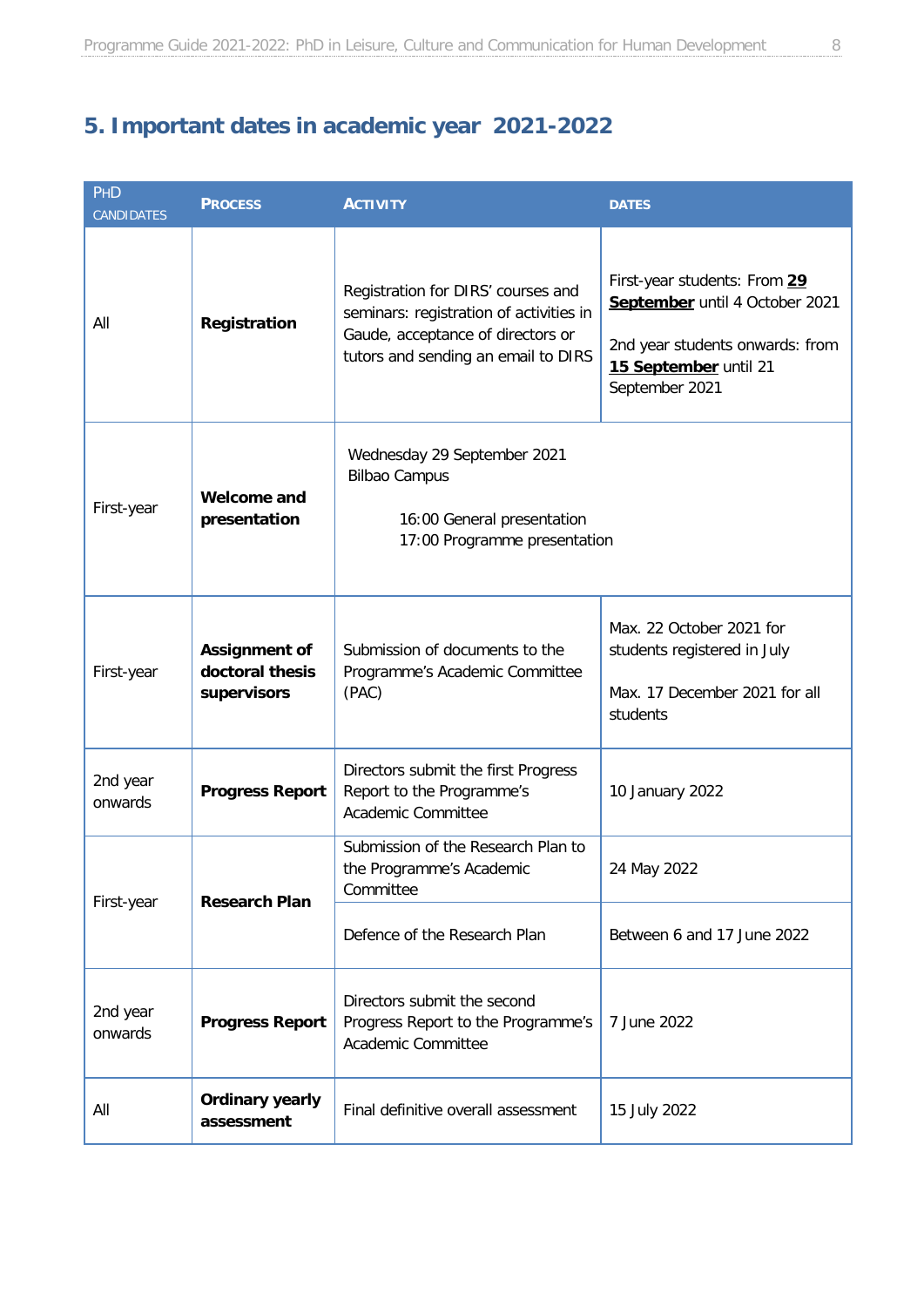# <span id="page-8-0"></span>**6. Specific recommendations for the PhD programme**

The academic offer, as well as the calendar of activities can be found on the PhD site [\(https://goo.gl/mJyqLo\)](https://goo.gl/mJyqLo) and on the DIRS website [\(http://goo.gl/Wz14iA\)](http://goo.gl/Wz14iA).

# <span id="page-8-1"></span>**Compulsory course**

First year PhD students must choose one of the two courses below, depending on the language of instruction they prefer:

| Course                                                                                            | <b>Coordinator</b>       | Dates and time                               | Mode of<br><i>instruction</i>         | <b>Languag</b><br>e |
|---------------------------------------------------------------------------------------------------|--------------------------|----------------------------------------------|---------------------------------------|---------------------|
| 210001 Ética en la investigación<br>PhD programs in Human Rights,<br>Education, Leisure, Theology | Cristina de la<br>Cruz   | 22 and 23 November from<br>15:30 to 19:30    | In-class and<br>virtual<br>attendance | Spanish             |
| 210002 Ética en la investigación<br>PhD programs in Engineering,<br>CETIS, Psychology, Law        | Cristina de la<br>Cruz   | 24 and 25 November from<br>15:30 to 19:30    | In-class and<br>virtual<br>attendance | Spanish             |
| 210003 Research ethics                                                                            | Ángela<br>Bermúdez Vélez | 6 and 7 de April 2022 from<br>15:00 to 17:00 | In-class and<br>virtual<br>attendance | English             |

# <span id="page-8-2"></span>**Specific courses**

The following courses are recommended in this programme, unless otherwise indicated by the programme's tutor and coordinator:

| Course                                                                           | Coordinator                 | Dates and time                                                                                                                                                                                              | Mode of<br><i>instruction</i>         | Langu<br>age |
|----------------------------------------------------------------------------------|-----------------------------|-------------------------------------------------------------------------------------------------------------------------------------------------------------------------------------------------------------|---------------------------------------|--------------|
| 210601 Comenzando la tesis<br>doctoral: cómo encarar el plan de<br>investigación | Jaime<br>Cuenca             | 13 December 2021 (15:00-18:00),<br>14 December 2021 (15:00-18:00),<br>15 December 2021 (15:00-18:30),<br>16 December 2021 (15:00-18:30),<br>17 December 2021 (15:00-19:00)                                  | In-class and<br>virtual<br>attendance | Spanish      |
| 210602 Progressing on your PhD:<br>from academic writing to peer<br>reviewing    | Fernando<br>Bayón<br>Martín | 8 November 2021 (15:00-18:00),<br>9 November 2021 (15:00-18:00),<br>10 November 2021 (15:00-18:00),<br>11 November 2021 (15:00-19:00),<br>15 November 2021 (15:00-19:00),<br>16 November 2021 (15:00-18:00) | In-class and<br>virtual<br>attendance | English      |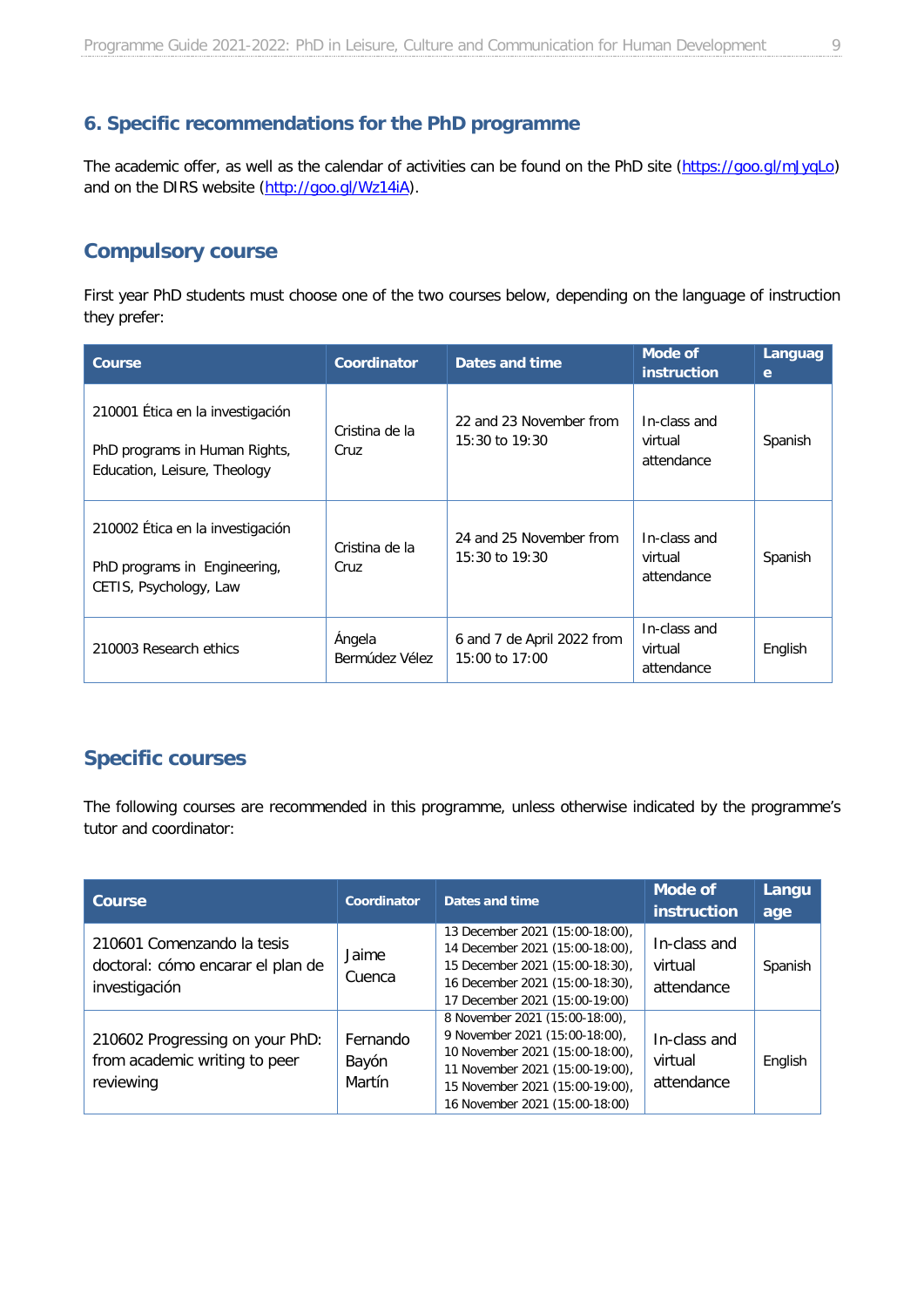| 210603 Inclusión y desarrollo<br>sostenible                                                             | Aurora<br>Madariaga<br>Ortuzar  | $10$ January 2022 (15:00-18:00 h),<br>11 January 2022 (18:00-19:00 h),<br>$12$ January 2022 (15:00-17:00 h)<br>13 January 2022 (17:00-19:00 h)<br>17 January 2022 (15:00-18:00 h)<br>12 January 2022 (15:00-19:00 h),<br>13 January 2022 (17:00-19:00 h),<br>17 January 2022 (15:00-18:00 h) | In-class and<br>virtual<br>attendance | Spanish |
|---------------------------------------------------------------------------------------------------------|---------------------------------|----------------------------------------------------------------------------------------------------------------------------------------------------------------------------------------------------------------------------------------------------------------------------------------------|---------------------------------------|---------|
| 210604 La mirada humanística:<br>cómo contribuyen las ciencias<br>humanas a la transformación<br>social | José Angel<br>Achón<br>Insausti | 31 January 2022 (15:00-17:00 h),<br>1 February 2022 (15:00-17:00 h),<br>2 February 2022 (15:00-17:00 h),<br>3 February 2022 (15:00-17:00 h)                                                                                                                                                  | In-class and<br>virtual<br>attendance | Spanish |
| 210605 Big data: opportunities for<br>research                                                          | Fernando<br>Bayón<br>Martín     | 29 November 2021 (15:00-19:00),<br>30 November 2021 (15:00-18:00),<br>1 December 2021 (15:00-18:00)                                                                                                                                                                                          | In-class and<br>virtual<br>attendance | English |

# <span id="page-9-0"></span>**Seminars**

All PhD students enrolled full-time must participate in at least three seminars (necessarily with a presentation in one of them). PhD students enrolled part-time must participate in at least two seminars per academic year with a presentation in one of them.

| <b>Seminar</b>                                                                                          | Coordinator                          | <b>Dates and time</b>                    | <b>Mode of</b><br><i>instruction</i>  | Language             |
|---------------------------------------------------------------------------------------------------------|--------------------------------------|------------------------------------------|---------------------------------------|----------------------|
| 210671 Seminario de investigación<br>I: Primera aproximación al Plan de<br>investigación                | Roberto San<br>Salvador del<br>Valle | 17 & 18 November 2021<br>$(15:00-18:00)$ | In-class and<br>virtual<br>attendance | Spanish              |
| 210672 Seminario de investigación<br>II: Presentación de avances de las<br>tesis doctorales en curso    | Aurora<br>Madariaga<br>Ortuzar       | 19 & 20 January 2021<br>$(15:00-18:00)$  | In-class and<br>virtual<br>attendance | Spanish<br>/ English |
| 210673 Seminario de investigación<br>III: Reflexiones sobre el ocio en las<br>sociedades contemporáneas | María Jesús<br>Monteagudo            | 24 February 2022<br>$(15:00-18:00)$      | Virtual<br>attendance                 | Spanish              |
| 210674 Seminario IV: Ociogune                                                                           | Idurre Lazkano                       | Aprox. 9 June 2021                       | In person                             | Spanish<br>/ English |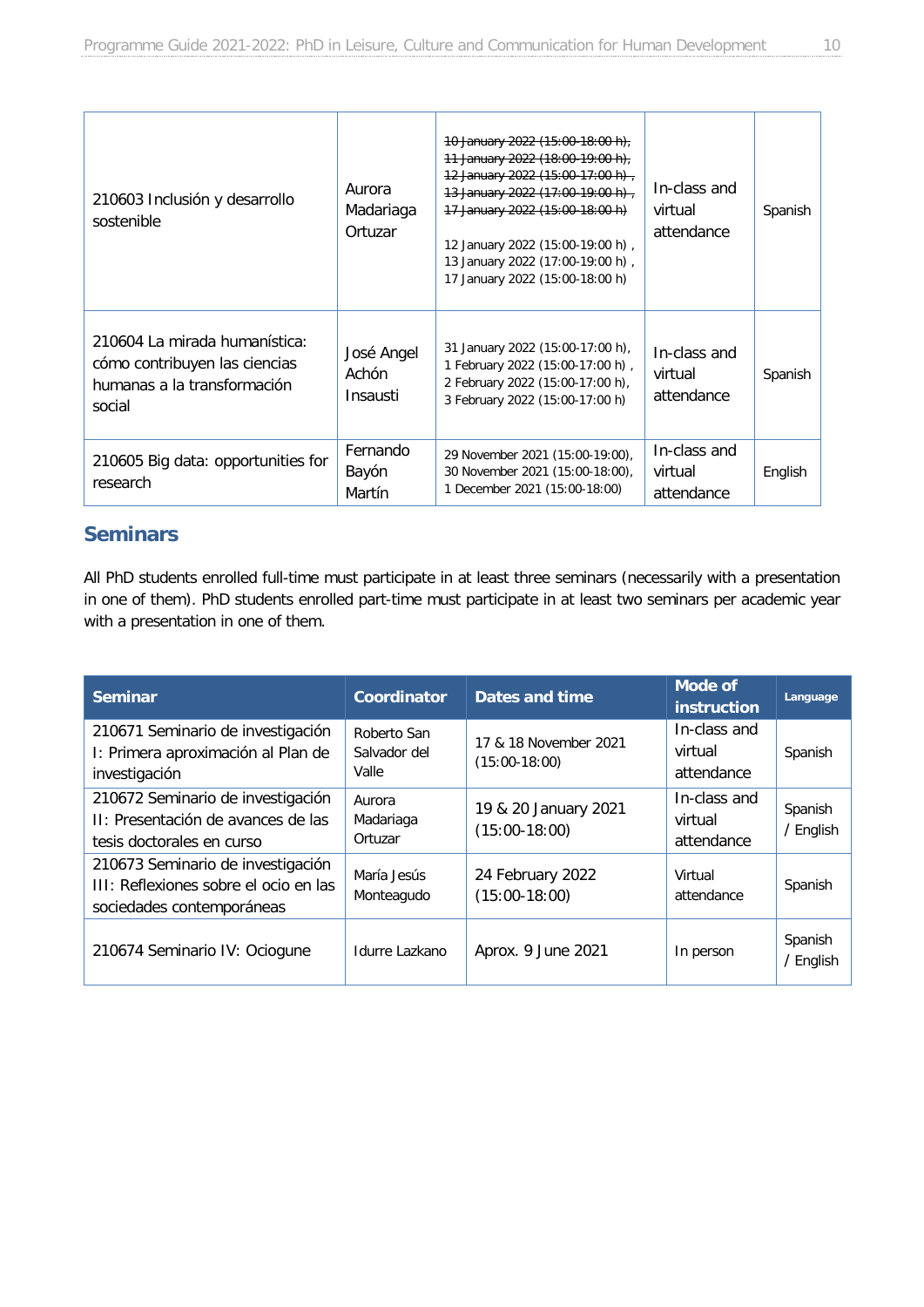### <span id="page-10-0"></span>**7. Registration and training activities**

#### <span id="page-10-1"></span>**OpenDeusto Account**

Registered PhD students must obtain an OpenDeusto email account and access to the university's student extranet. After enrolling at the General Secretariat, PhD students will receive an email to be able to register[4](#page-10-3).

The OpenDeusto account is necessary to check your marks on the student extranet, sign up for courses and seminars in GAUDe<sup>5</sup>, include communications and articles on the activities document in GAUDe or access the materials of the training activities on the Alud<sup>[6](#page-10-5)</sup> platform, for example. DIRS will only notify PhD students though the OpenDeusto account of updates on course admission, assessment and other key aspects which means that you must check this account regularly to avoid missing relevant information[7.](#page-10-6)

#### <span id="page-10-2"></span>**Registration and admission in courses and seminars**

Students must register the activities on their document of activities i[n GAUDe,](https://gaude.deusto.es/cosmos/Controlador/?apl=Uninavs&gu=a&idNav=inicio&NuevaSesionUsuario=true&NombreUsuarioAlumno=ALUMNO&idioma=es&pais=ES) indicating the code and the name of the activity as it is called in the training offer (for instance, 210003 Research Ethics). The GAUDe registration [guide](https://drive.google.com/file/d/1pAjsBBnTlLbj3kqFxHMeMGRP2dP7cOzm/view)<sup>[8](#page-10-7)</sup> explains in detail how to register the activities. We recommend that you read the guide before registering.

The status of these activities will be "proposed". Thesis supervisors must accept the activities that PhD students have proposed. Activities not accepted by thesis supervisors will not be taken into account.

It is very important that all the activities carried out during the thesis process are registered in the activities document, as this is the one that will give rise to the file that is generated for the final evaluation, prior to the deposit of the thesis.

When choosing training activities, it is essential to take into account the recommendations provided in the Guide to the corresponding doctoral programme.

<span id="page-10-4"></span><sup>5</sup> Access to GAUDe

<span id="page-10-3"></span> <sup>4</sup> Further information:<https://www.opendeusto.es/lang/es/myopendeusto/>

[https://gaude.deusto.es/cosmos/Controlador/?apl=Uninavs&gu=a&idNav=inicio&NuevaSesionUsuario=true&NombreUsuarioAlumno=ALU](https://gaude.deusto.es/cosmos/Controlador/?apl=Uninavs&gu=a&idNav=inicio&NuevaSesionUsuario=true&NombreUsuarioAlumno=ALUMNO&idioma=es&pais=ES) [MNO&idioma=es&pais=ES](https://gaude.deusto.es/cosmos/Controlador/?apl=Uninavs&gu=a&idNav=inicio&NuevaSesionUsuario=true&NombreUsuarioAlumno=ALUMNO&idioma=es&pais=ES)

<span id="page-10-5"></span><sup>&</sup>lt;sup>6</sup> To log in to the Alud platform (based on Moodle) go to:<https://alud.deusto.es/login/index.php>

<span id="page-10-6"></span><sup>7</sup> It is possible to automatically forward Gmail messages to another account like Gmail. Instructions: <https://support.google.com/mail/answer/10957?hl=en>

If you have any problems to access or use the student extranet or your OpenDeusto account you can contact Aulatic at: [aula.tic@deusto](about:blank) or on tel: 944 13 90 03 (Ext. 2695). Aulatic also solves problems related to Alud.

<span id="page-10-7"></span><sup>&</sup>lt;sup>8</sup> GAUDe registration guide:<https://drive.google.com/file/d/1pAjsBBnTlLbj3kqFxHMeMGRP2dP7cOzm/view>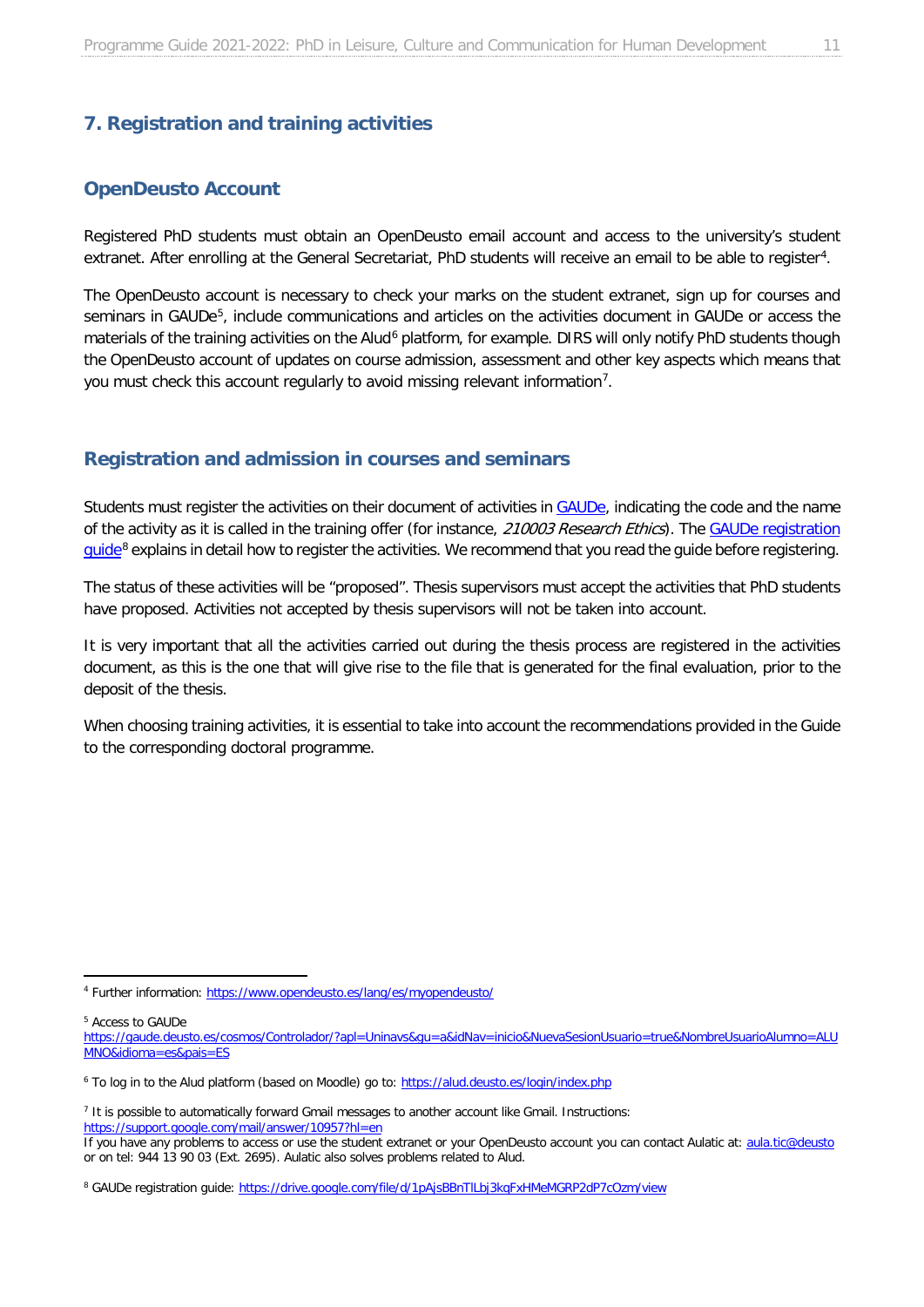| <b>PhD students</b>    | <b>Registration in training activities</b> | <b>Acceptance by thesis supervisors</b> |
|------------------------|--------------------------------------------|-----------------------------------------|
| First year             | 29 September to 4 October 2021             | Up to 6 October 2021                    |
| Second year<br>onwards | 15 September to 21 September 2021          | Up to 24 September 2021                 |

#### **Calendar for the registration in training activities for academic year 2021-2022**

Some courses have a limited number of places. In those cases where there are limited places, there will generally be more than one session for each course. If applications outweigh the number of places available for a specific session, they will be reassigned to subsequent course sessions, or they will be put on a waiting list and given priority on the next session. The selection criterion will be the order of arrival of applications.

Admission to the training activities will be notified to PhD students. They will receive a Google Calendar invitation from Inge Zabaleta (inge.zabaleta@deusto.es) confirming admission to the training activity. This invitation will contain basic information about the course and they will be requested to confirm attendance.

Example of an invitation:

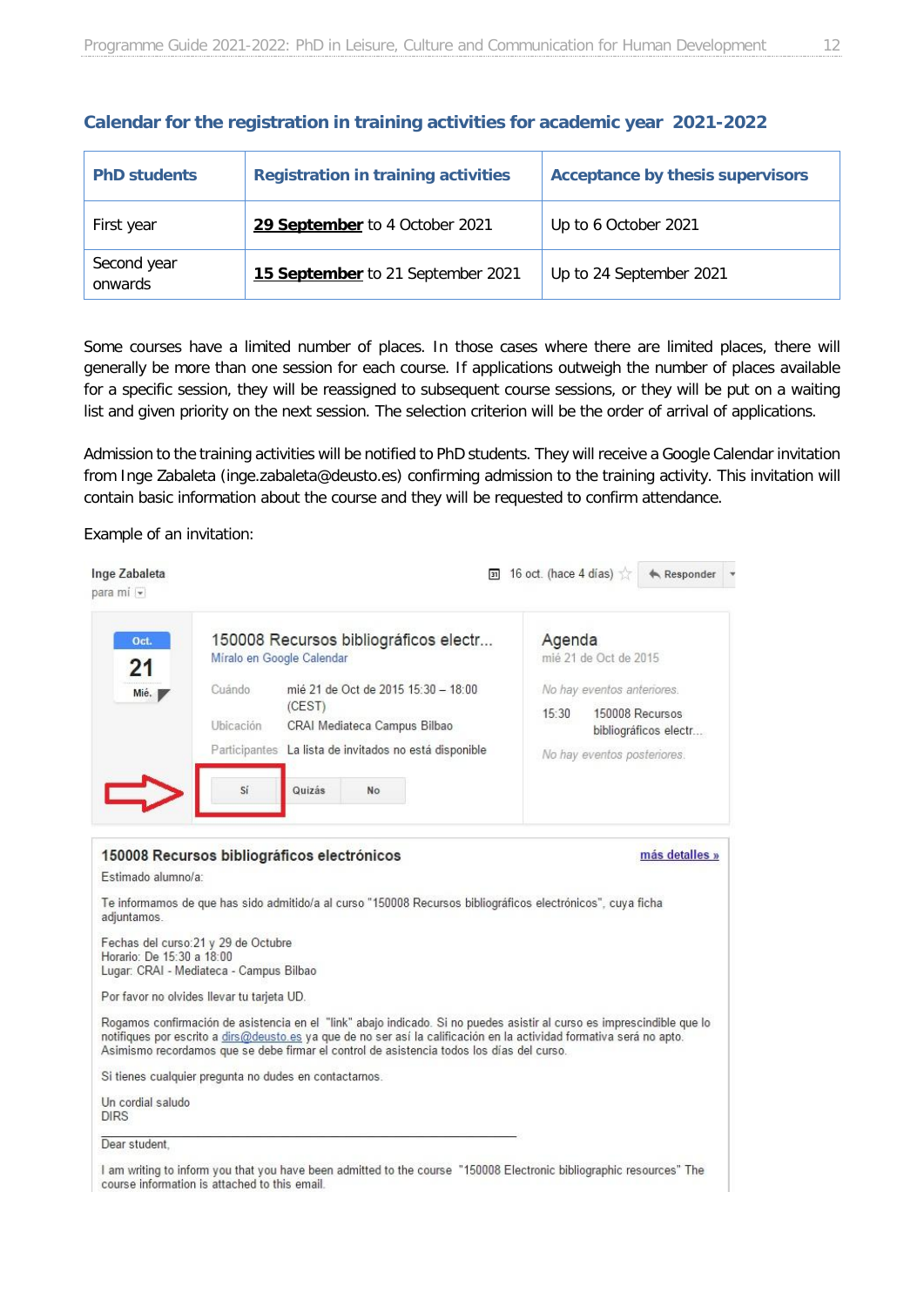# <span id="page-12-0"></span>**Attendance**

You cannot attend a training activity if you are not previously registered or admitted.

Attendance to training activities is compulsory and it will be recorded. A record of attendance must be signed for each session. Participants must attend at least two thirds of the class hours<sup>9</sup>, as established in the student regulations of the University of Deusto.

It you are unable to attend a training activity on which you are registered, you must give prior notice in writing to: [dirs@deusto.es](mailto:dirs@deusto.es) since, otherwise, the mark on the training activity will be a **FAIL**.

# <span id="page-12-1"></span>**Virtual attendance to courses and seminars**

Some of the PhD courses and seminars offer the option of attending virtually. In order to know which of these training activities have this option please check the Academic offer section of the PhD site [\(https://goo.gl/lnk6ab\)](https://goo.gl/lnk6ab).

By virtual attendance it is understood that all registered PhD students attend the class but some of them, instead of being physically in the room, participate through a videoconference system. They can hear both lecturers and students and can interact with them and other students who are also attending virtually.

The virtual attendance has the same requirements as the in person attendance. In order to consider that a student has attended the class they must do so in real time.

This modality is addressed to PhD students residing abroad. If a PhD student wishes to attend virtually to a course or seminar they must complete the form that is included in the invitation to the course.

# <span id="page-12-2"></span>**Assessment questionnaire on training activities**

At the end of each training activity, and as part of the good practices promoted by DIRS, all PhD students will receive a short assessment questionnaire on the training activity. This questionnaire is completely anonymous and it will only take you a few minutes to complete it. The results of these questionnaires will provide us with very valuable information and they will be taken into account for continuous improvement of the training activities we offer. We appreciate you collaboration for sharing your opinion on the training activities you have attended.

<span id="page-12-3"></span><sup>&</sup>lt;sup>9</sup> [Student Regulations of the University of Deusto](http://www.estudiantes.deusto.es/cs/Satellite?blobcol=urldata&blobheader=application%2Fpdf&blobheadername1=Expires&blobheadername2=content-type&blobheadername3=MDT-Type&blobheadername4=Content-Disposition&blobheadervalue1=Thu%2C+10+Dec+2020+16%3A00%3A00+GMT&blobheadervalue2=application%2Fpdf&blobheadervalue3=abinary%3Bcharset%3DUTF-8&blobheadervalue4=inline%3Bfilename%3D%22Reglamento+de+Estudiantes+UD+%28BOUD+57.pdf%22&blobkey=id&blobtable=MungoBlobs&blobwhere=1344388647817&ssbinary=true)

Article 27: Students must commit themselves to training in a responsible manner (BOUD issue no. 57, page 13)

<sup>2</sup> Attendance and participation in class and in the rest of activities aimed at rounding off their training will be supervised by each lecturer, and are the students' responsibility. Failure to attend more than one third of the class hours for each subject will result in the student losing his/her right to sit exams at the regular exam session. This right will not be lost whenever a justified, accredited reason has been duly communicated.